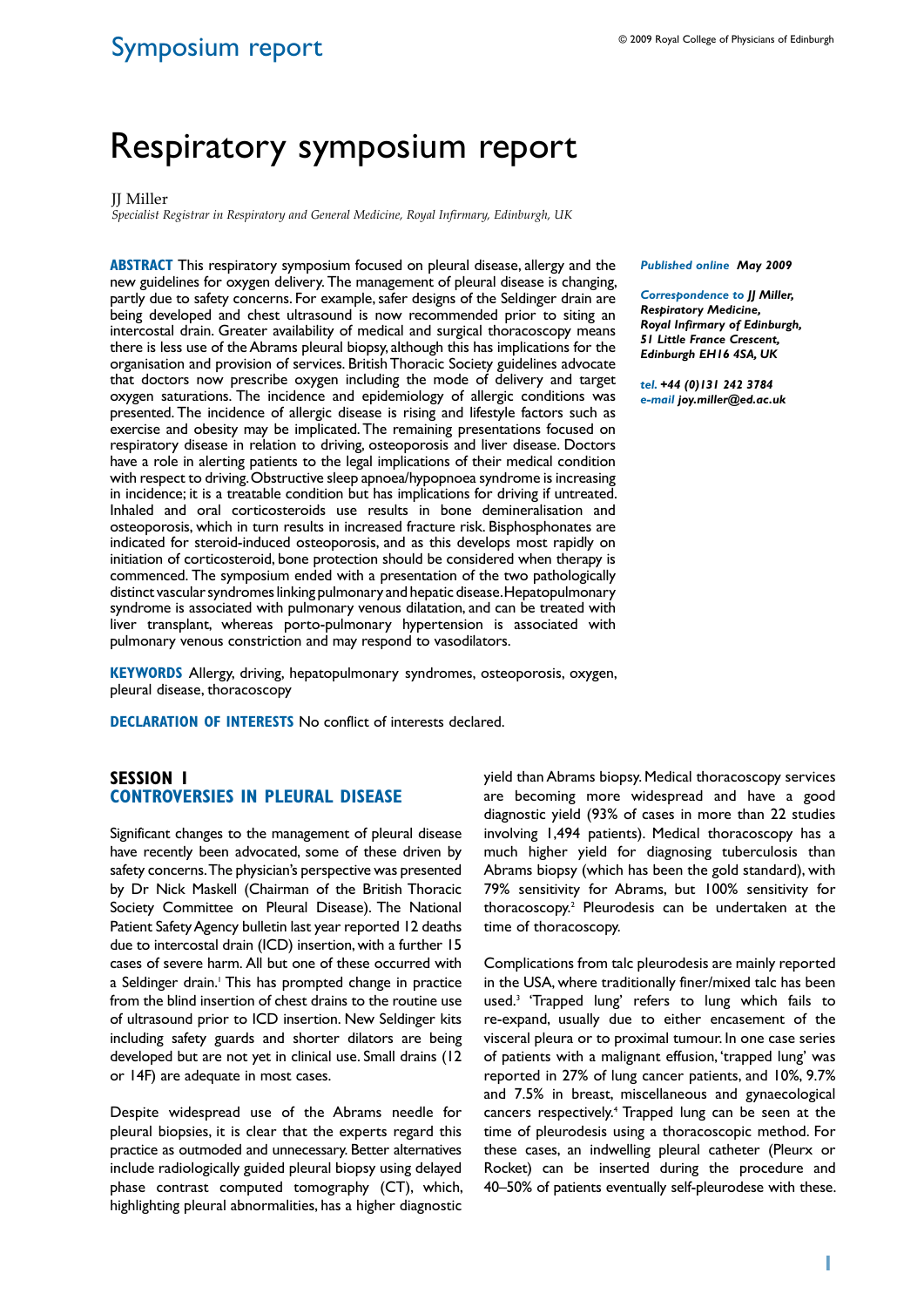The surgeon's perspective of pleural disease was presented by Mr Alan Kirk (Consultant Thoracic Surgeon, West of Scotland Heart & Lung Centre, Golden Jubilee National Hospital, Clydebank). The advantages of surgical thoracoscopy over medical thoracoscopy include better analgesia, ability to inspect the whole pleural cavity as the lung is fully collapsed, ability to acquire more invasive biopsies of the diaphragm and lung, and adequate coverage of kaolin for pleurodesis. In one case series of 100 patients, admissions for aspiration or drainage ranged from one to 13 attempts, with a range of hospital admission from one to 26 days (median two days). Mr Kirk advised that patients should be referred for a diagnostic thoracoscopy (medical or surgical) after one failed attempt at obtaining a diagnostic from a blind pleural aspirate.

Indications for surgical management of pneumothorax, empyema and mesothelioma were then discussed. The indications for surgical management of pneumothorax are recurrent (a second episode of ipsilateral pneumothorax) or persistent pneumothorax, secondary pneumothorax (secondary to pre-existing lung disease such as emphysema or interstitial lung disease) and for social/occupational reasons, e.g. divers should be referred on first presentation. In the case of empyema, an early (non-viscous, nonloculated) empyema can be managed with an ICD, whereas an intermediate more viscous empyema will usually require treatment with video-assisted thoracoscopic surgery (VATS) with chemical lysis and debridement. A late empyema (thick and viscous, multi-loculated, where the lung fails to re-expand) will need treatment with surgical decortication in the long term.

Mesothelioma can be managed surgically by complete resection by a procedure known as extrapleural pneumonectomy (EPP). This achieves macroscopic clearance. The surgeon's role is currently mainly diagnostic and palliative as there is no evidence that EPP prolongs survival. This is still under investigation, however, and larger clinical trials are awaited. It is also thought that EPP can achieve better palliation of symptoms, particularly as local thoracic wall pain is a problematic symptom for mesothelioma sufferers. There was some discussion over whether diagnostic biopsy sites should be marked for irradiation as the guidelines suggest. Mr Kirk believes that irradiation should be undertaken on an individual patient basis when problems arise as the tracking of mesothelioma at a biopsy site occurs in approximately 10% of cases.<sup>5</sup> However, guidelines do suggest marking of biopsy sites, and it was Dr Maskell's opinion that larger biopsy sites (e.g. thoracoscopy sites) should be marked.

# **SESSION 2 debate: 'HIGH CONCENTRATION OXYGEN SHOULD BE GIVEN TO PATIENTS PRESENTING WITH ACUTE SEVERE ILLNESS TO A&E'**

Arguing for the motion was Dr Geoff Bellingan, Consultant in Intensive Care Medicine, University College Hospitals, London. British Thoracic Society (BTS) guidelines advocate the use of high-concentration oxygen with reservoir mask in critically ill patients and during resuscitation.<sup>6</sup> This is based on evidence that hypoxaemia increases inflammation and leucocyte adhesion in critical illness. In critically ill patients, mortality increases as  $PaO<sub>2</sub>$  falls below 11 kPa.<sup>7</sup> There are no known studies in critical illness showing harm from administration of high-flow oxygen. In some conditions such as carbon monoxide poisoning and pneumothorax, high-flow oxygen accelerates recovery.

Arguing against the motion was Professor Tony Davidson, Consultant Respiratory Physician and co-chair of the BTS guideline for emergency oxygen in adults. The aim of emergency oxygen delivery is to correct hypoxia. High-flow oxygen can be harmful in conditions of chronic hypoxia (chronic obstructive pulmonary disease [COPD], severe chronic asthma, bronchiectasis, cystic fibrosis). Examples of harm resulting from highconcentration oxygen (in addition to hypercapnic respiratory failure) include absorption atelectasis, increased shunting, coronary vasoconstriction, and increased systemic vascular resistance. There is concern that the overuse of oxygen may delay appropriate respiratory intervention.8 The Respiratory Care guidelines<sup>9</sup> recommend administration of oxygen if the SaO<sub>2</sub> is <90% (or PaO<sub>2</sub><8kPa). British Thoracic Society guidelines recommend target saturations of 94–98% for most patients, and 88–92% for those at risk of hypercapnic respiratory failure.<sup>6</sup>

Both sides of the debate were in agreement that critically ill patients should be given high-flow oxygen. However, the final vote was very close and was 64% to 36% against the motion, perhaps highlighting the uncertainty surrounding management of those with suspected carbon dioxide retention prior to the availability of an arterial blood gas result to guide management. The key changes to practice highlighted in the guidelines involve administration of oxygen by emergency services and clarification of oxygen prescription by doctors. In patients known to have COPD, it is recommended that emergency services use oxygen saturations to guide oxygen administration, and ambulances now carry a 28% venturi mask. Prescription of oxygen by doctors should be clearly documented with the doctor identifying a target saturation range and mode of delivery.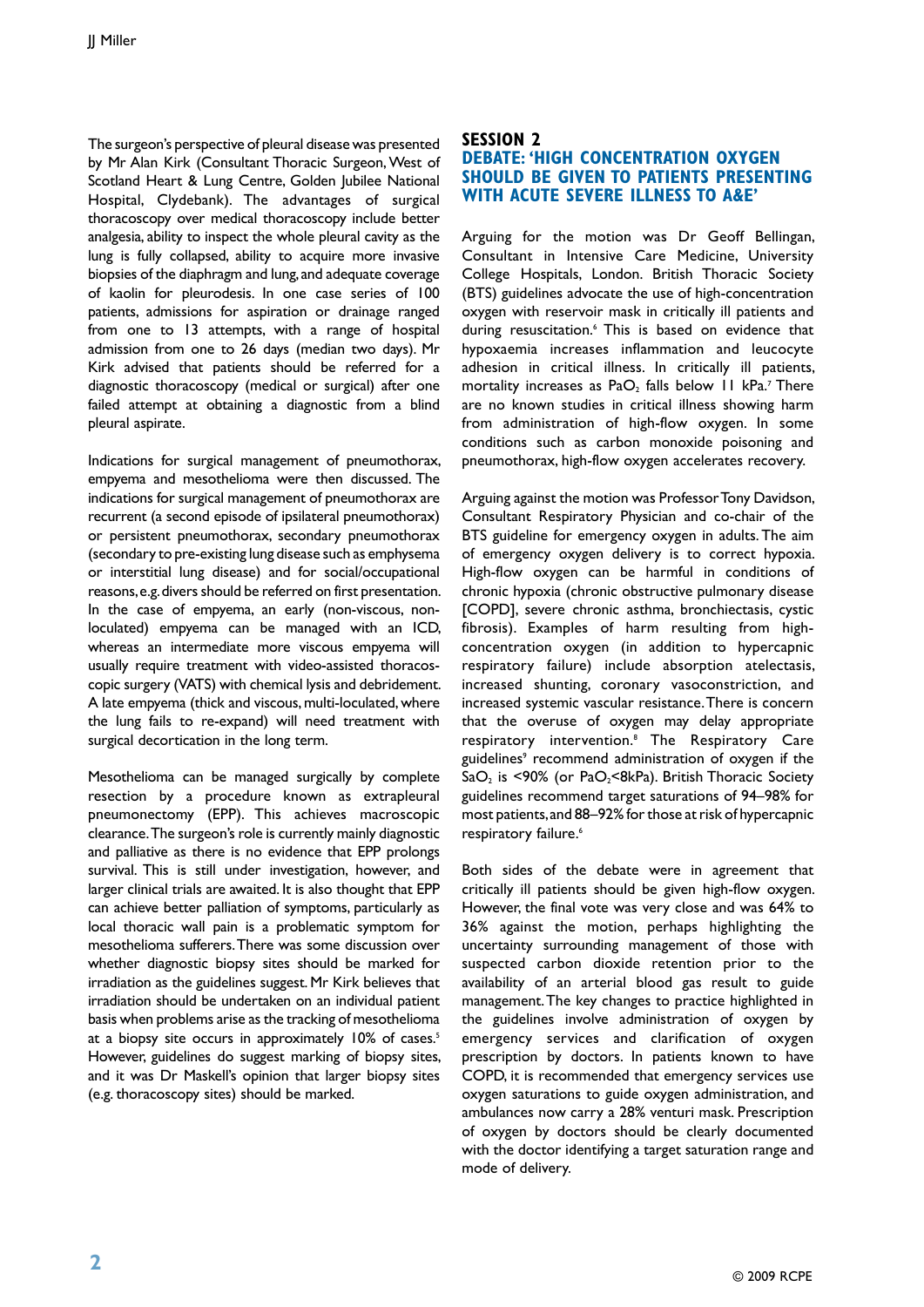## **SESSION 3 LIFESTYLE AND ALLERGY**

The R W Philip Lecture was given by Professor Sergio Bonini (Professor of Medicine, Second University of Naples, Italy). Allergic rhinitis was first described 130 years ago as a condition affecting the aristocracy. Allergy now affects more than one billion people worldwide, including 25–40% of the population in the Western world. The incidence of allergic disorders is increasing significantly.<sup>10</sup> In the Sydney Olympic delegation more than 10% of the athletes had asthma, 25% rhinitis, and 32% any allergic disease.<sup>11</sup>

Reasons for the 'allergy epidemic' are not clearly established. Climatic change with rising temperatures results in increased pollen levels and lightening has been found to increase pollen allergenicity.<sup>12</sup> There has been an increase in transport and pollution. Exercise in polluted areas versus green areas produces a reduction in the forced expiratory volume in one second (FEV<sub>1</sub>).<sup>13,14</sup> Asthma and obesity are both increasing dramatically. Higher body mass index (BMI) is associated with a higher incidence of asthma.<sup>15</sup> Seventy-five percent of severe asthmatics are obese. Longitudinal studies indicate that obesity may precede asthma.16 There are genetic factors in common in that there are 8% shared genes in asthma and obesity. 'Adipokines' found in obesity are also inflammatory cytokines associated with asthma (Leptin, Il-6, TNF-alpha, TGF-beta, eotaxin and CRP).17

Three cases illustrating challenges in allergy management were presented. The first case entitled 'Allergic to exercise?' was presented by Dr Karen Mackenzie (Specialist Registrar, Royal Hospital of Sick Children, Edinburgh). This is the case of an eight-year-old boy with a medical history of eczema, who went on to develop sporadic episodes of shortness of breath, periorbital swelling and vomiting, often during exercise. He was diagnosed with allergy-induced anaphylaxis and had raised levels of IgE to pork. This case highlighted difficulties in diagnosing allergic trigger factors and problems of compliance with treatment, particularly when this involves the avoidance of certain foods and behaviours. It was noted that a proportion of anaphylactic reactions occur in the context of exercise.

The second case, 'Eczema, asthma and a high IgE,' was presented by Dr Edward Paterson (Specialist Registrar, Raigmore Hospital, Inverness). This patient had a history of skin eruption as a neonate. The dermatitis was associated with high IgE and was treated with topical steroids. He then developed recurrent perianal abscesses, and at the age of eight an arm abscess growing *Staphylococcus aureus* was incised and drained. Meanwhile, the histology of a neck mass showed granulomata and the patient was treated for tuberculosis. Following an episode of respiratory syncytial virus infection, he had persistent wheeze and was treated for asthma.

Immunoglobulin levels and neutrophil function were normal, but blood IgE was raised at 1,200 IU. He continued to have asthma with difficult-to-control eczema, and poor dentition was noted. At the age of 12, the patient re-presented with left lower lobe collapse and finger clubbing. Blood eosinophils were raised at  $2.9 \times 10^{3}$ . A CT scan confirmed left lower lobe collapse and bronchiectasis. Surgery for left lower lobectomy revealed an intra-lobular sequestration. The patient was diagnosed with Job's Syndrome, an autosomal dominant condition comprising of dermatitis, abscesses, lower respiratory tract infections, craniofacial abnormalities, bone infections and fractures.

The final case, 'Anaphylaxis probably', was presented by Dr Pete Kewin (Specialist Registrar, Glasgow Royal Infirmary). A 25-year-old female athlete who had had an episode of anaphylaxis at the age of 15 and had asthma since childhood presented with stridor and loss of consciousness. She was treated in the intensive care unit, and had a further relapse on recovery requiring continuous positive airway pressure. On follow-up, she had an atypical flare on skin testing, tryptase levels were normal suggesting no systemic allergic reaction, and C1 esterase levels were normal. The patient had further episodes of anaphylaxis with a total of five intensive care admissions, and on one occasion developed severe blistering urticaria. This case demonstrates a diagnostic and management problem. On discussion of the case it was felt not to be allergenmediated, but possibly a complement disorder and serial testing was recommended.

# **SESSION 4 How do I manage…?**

#### *Respiratory issues and driving*

This session was presented by Dr Heather Major (Senior Medical Advisor, Driver and Vehicle Licensing Agency [DVLA], Swansea). Ninety-five percent of crashes have a contributory human factor. In the UK the onus is on the driver to notify/declare medical problems to the DVLA if they consider them to impact on driving. The doctor's role should ensure the patients understanding that the condition may impair ability to drive, advise ceasing driving if appropriate, and explain the need to contact the DVLA. Obstructive sleep apnoea/hypopnoea syndrome (OSAHS) occurs in 1–5% of adult men and significantly increases the risk of an accident.<sup>18</sup> but this risk is reduced with treatment. Patients with untreated OSAHS will be refused a license by the DVLA. Patients awaiting sleep assessment should be advised not to drive if sleepy.

#### *Osteoporosis and corticosteroid treatment*

Osteoporosis in patients on oral and inhaled corticosteroids was presented by Dr Steven Gallagher, Consultant Physician, Southern General Hospital, Glasgow. Osteoporosis is a risk factor for bone fracture, not a disease. Oral corticosteroids are associated with a 1.6–2.1 fold increased risk of hip fracture, which depends